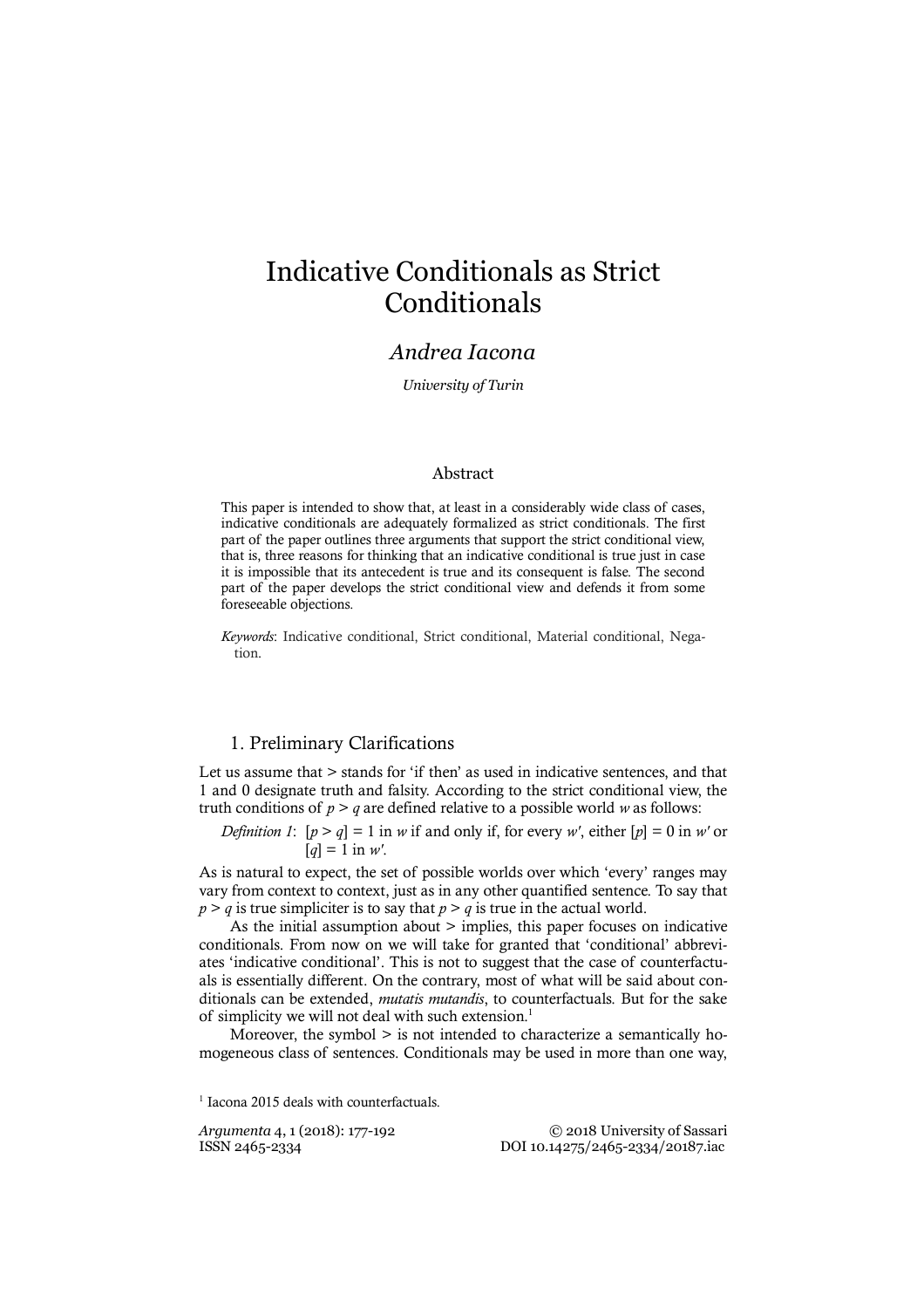and it is reasonable to expect that different criteria of assessment are appropriate in different cases. In particular, we will take for granted that, although in some cases it is plausible to read  $p > q$  as  $p \supset q$ , that is, as a material conditional, in other cases it is not. From now on, the label 'nonmaterial' will be used generically for any conditional that at least prima facie is not tractable as a material conditional. The literature on conditionals mostly focuses on nonmaterial conditionals, and we will do the same.

The next three sections outline three arguments that support the strict conditional view. The three arguments hinge on three observations that will be called 'facts'. This is not to say that they are truths written in stone. Perhaps there are no such truths. Or at least, the history of the debate on conditionals shows that everything—or almost everything—can be questioned. So, none of the three arguments is intended to provide a conclusive reason to accept definition 1. Still, each of them deserves attention.

### 2. First Argument

The first argument hinges on the following observation:

*Fact 1*: It seems that in some cases one can assert  $p \wedge q$  but deny  $p > q$ .

Although in many cases  $p \wedge q$  and  $p > q$  are both assertable, it seems that nothing in principle prevents us from thinking that one can accept *p*  $\land$  *q* but reject *p* > *q*. On the assumption that the rejection of *p* > *q* justifies the acceptance of ~ (*p* > *q*), this is to say that there are cases in which *p* ∧ *q* and ∼ (*p* > *q*) are both assertable. Suppose that a coin is to be tossed twice and I bet that it will come up heads both times. Consider the following sentence, uttered just after the bet and before the first toss:

(1) If at least one head will come up, I will win.

In this case it seems correct to deny (1), and the appearance of correctness of this denial does not vanish if the coin comes up heads both times. Yet in that case it would be correct to say that the antecedent and the consequent of (1) were both true. 2

Fact 1 raises a controversial issue. Some theorists of conditionals think that ∼ (*p* > *q*) is inconsistent with *p* ∧ *q* because they believe in *conjunction conditionalization*, that is, they believe what follows:

(CC)  $p \wedge q$  entails  $p > q$ .

For example, Edgington says:

Establishing that the antecedent and consequent are true is surely one incontrovertible way of verifying a conditional.<sup>3</sup>

Clearly, if *p*  $\land$  *q* entails *p* > *q*, then *p*  $\land$  *q* and ∼ (*p* > *q*) form an inconsistent set. However, CC cannot be invoked to dismiss fact 1 unless it is independently justified. Presumably, if one takes fact 1 at face value, it is because one thinks that the assertability of  $p > q$  requires that a certain relation obtains between  $p$  and  $q$ .

<sup>&</sup>lt;sup>2</sup> The example is adapted from McDermott 2007.

<sup>3</sup> Edgington 1986: 24.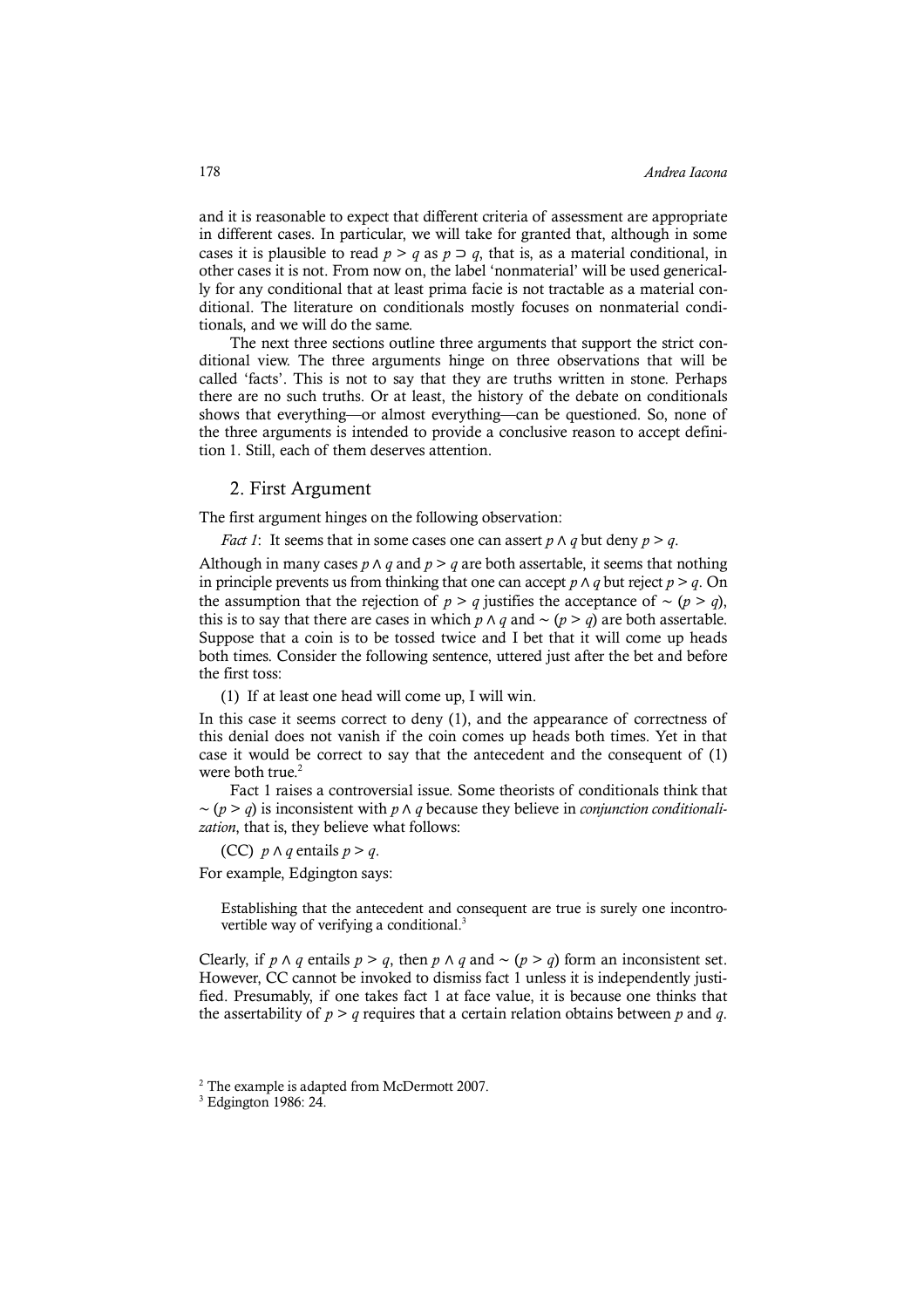But if one thinks so, then one may coherently deny CC, because *p* and *q* may be assertable even if that relation does not obtain.

One way to see that CC is dubious is to think that CC entails *conjunction biconditionalization*, that is:

(CB)  $p \wedge q$  entails  $(p > q) \wedge (q > p)$ .

CB can be derived from CC by using the standard rules of *conjunction introduction* (CI) and *conjunction elimination* (CE):

| $1\left[1\right]p\wedge q$     | A        |
|--------------------------------|----------|
| 1 [2] $p > q$                  | CC1      |
| 1 [3] $q$                      | CE1      |
| $1\left[4\right]$ p            | CE1      |
| $1\left[5\right]q\wedge p$     | CI 3,4   |
| 1 [6] $q > p$                  | CC 5     |
| 1 [7] $(p > q) \wedge (q > p)$ | $CI$ 2,6 |

But it is easy to see that CB has implausible instances. For example, the following sentence seems to differ from (1) because it is clearly true:

(2) If I will win, then at least one head will come up.

However, according to CB there is no difference between (1) and (2), because (1) and (2) are both true, assuming that their constituents are true. Here is another example. I always use my bicycle to move around, and I cycle to work whenever I can. When it is a beautiful sunny day, of course, riding my bicycle is especially enjoyable. But also when it is cold, cloudy, or raining, I still prefer cycling than walking. I refrain from cycling only in case of ice or snow storm. Now suppose that I am in my office, and that two colleagues of mine, who have not looked out of the window since their arrival, utter the following conditionals:

(3) If it is a beautiful sunny day, then he came by bicycle

(4) If he came by bicycle, then it is a beautiful sunny day

In this situation it seems that one of them is right and the other is wrong. However, if it is actually a beautiful sunny day and I came by bicycle, CB entails that (3) and (4) are both true. $4$ 

The first argument rests on the assumption that fact 1 is a datum that deserves an explanation, so it is an argument for those who do not have a strong faith in CC. On this assumption, it turns out that the strict conditional view is more credible than other theories of conditionals, because it provides a better account of fact 1.

The strict conditional view explains fact 1 as follows: in some cases it seems that one can assert  $p \wedge q$  but deny  $p > q$  because in those cases the former is true but the latter is false. If  $[p] = 1$  in *w* and  $[q] = 1$  in *w* but there is a *w'* such that  $[p] = 1$  in *w'* and  $[q] = 0$  in *w'*,  $[p \wedge q] = 1$  in *w* but  $[p > q] = 0$  in *w*. For example, in the case of the coin one can say that (1) is false, because there are possible worlds in which at least one head comes up and I do not win.

Now we will examine four well known alternatives to the strict conditional view, in order to show that none of them can explain fact 1. The first is the truth-functional view, the view that we find in every logic textbook:

*Definition 2*:  $[p > q] = 1$  if and only if either  $[p] = 0$  or  $[q] = 1$ .

<sup>4</sup> Butcher 1983: 89-90, takes the fact that CC entails CB as a reason against CC.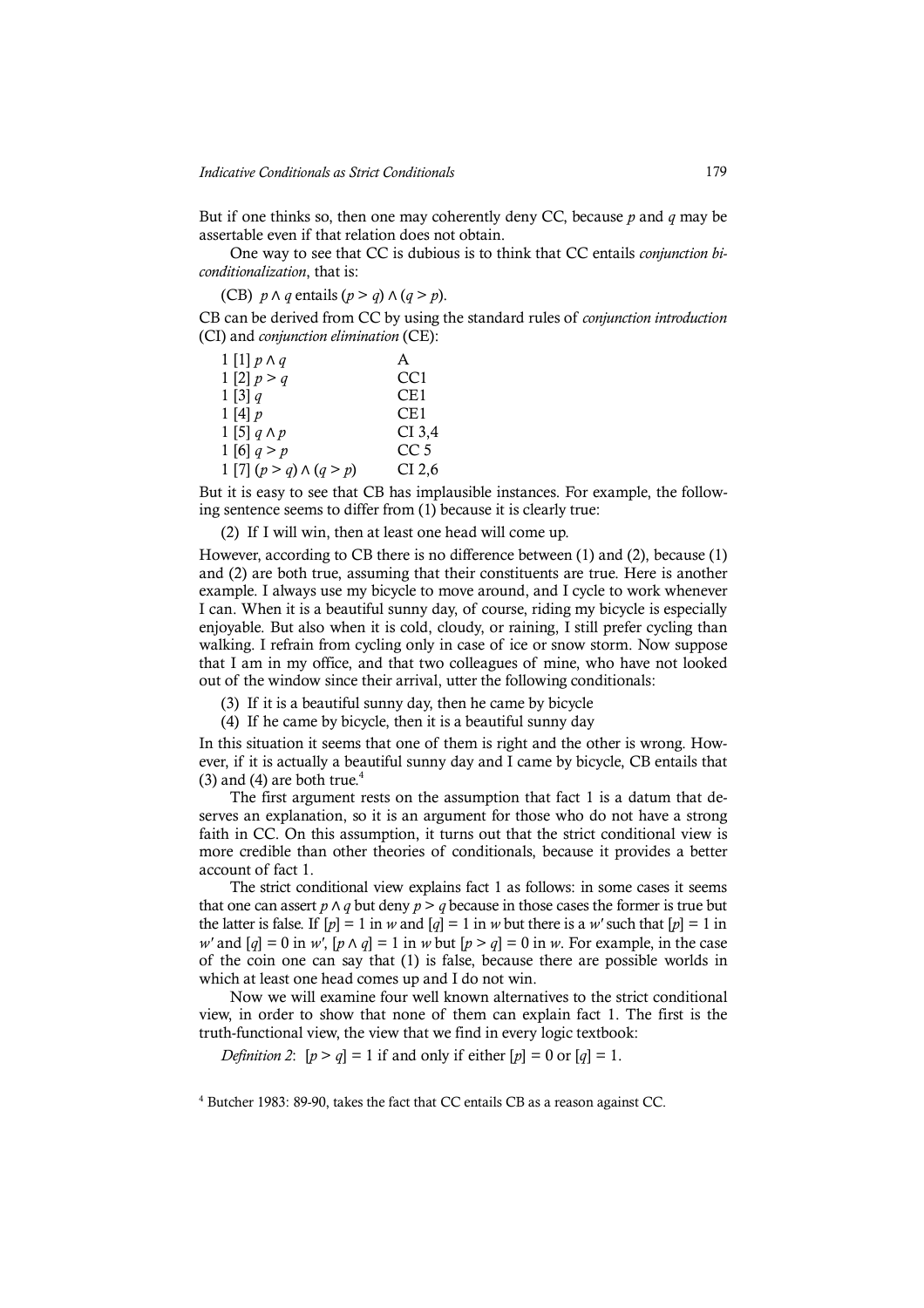As long as assertability conditions are understood as truth conditions, the truthfunctional view is patently inadequate to explain fact 1. Since definition 2 entails that  $[p > q] = 0$  if and only if  $[p] = 1$  and  $[q] = 0$ , it turns out that one cannot assert *p*  $\land$  *q* but deny *p* > *q*.

Of course, it is not essential to the truth-functional view that assertability conditions are understood as truth conditions. If one draws a distinction between truth and assertability, one can maintain definition 2 and claim that fact 1 is to be explained in terms of assertability rather than in terms of truth. But then the question to be addressed concerns the account of the assertability conditions of  $p > q$  rather than the truth-functional view itself.<sup>5</sup>

The second alternative is the probabilistic view, which is based on Adams's idea that the assertability of  $p > q$  can be described in terms of conditional probability. If  $P(p)$  is the probability of p and  $P(q|p)$  is the probability of q given p, then  $P(p > q) = P(q | p)$ . So,  $p > q$  has an epistemic value defined as follows:

*Definition 3*:  $[p > q] = P(q|p)$ .

Here it is assumed that  $P(q|p) = P(p \land q)/P(p)$  for  $P(p) > 0$ . The values 1 and 0 correspond to the maximum and the minimum degree of belief. Although Adams does not provide a semantics for compound sentences with conditionals as parts, it is consistent with his idea to assume that definition 3 can be combined with the following principle:

(N)  $[∼ (p > q)] = 1 - [p > q].$ 

Definition 3 and (N) entail that  $[∼ (p > q)] = 1 - P(q|p)$ . Since  $1 - P(q|p) =$ *P*(∼ *q*|*p*), given that *P*(*q*|*p*) + *P*(∼ *q*|*p*) = 1, it follows that  $[$ ∼ (*p* > *q*)] =  $[p$  > ∼  $q$ ].<sup>6</sup>

The probabilistic view can be phrased in at least two ways. The simplest way—perhaps the closest to Adams's proposal—is to say that a sentence is assertable when its value is greater than the value of its negation, that is, when its probability is greater than 0.5. This version of the view squares ill with fact 1, as it entails that *p* ∧ *q* and ∼ (*p* > *q*) cannot both be assertable. Suppose that (a)  $[~(p > q)$ ] > 0.5 and (b)  $[p \land q] > 0.5$ . From (a) and (N) we get that  $1 - [p > q] > 0.5$ . By definition 3, this means that  $1 - P(q|p) > 0.5$ . Since  $P(∼ q|p) = 1 - P(q|p)$ , we get that *P*(∼ *q*|*p*) > 0.5. It follows that *P*(*q*|*p*) ≤ 0.5. But *P*(*q*|*p*) = *P*(*p* ∧ *q*)/*P*(*p*), so  $P(p) = P(p \land q)/P(q|p)$ . From this and (b) we get that  $P(p) > 1$ , which is absurd.

The second way to phrase the probabilistic view is slightly more sophisticated, in that it leaves room for contextual variation:  $p > q$  is assertable in a context if and only if the conditional probability of *q* given *p* is greater than a number *n* fixed by the context, where  $n > 0.5$ . This second version of the view makes no significant advance as far as fact 1 is concerned. An inconsistency result can still be obtained by generalizing the reductio outlined above. Suppose that (a) [∼ (*p* > *q*)] > *n* and (b) [*p* ∧ *q*] > *n*. From (a) and (N) we get that 1 – [*p* > *q*] > *n*. By definition 3, this means that  $1 - P(q|p) > n$ . Since  $P(\sim q|p) = 1 - P(q|p)$ , we

<sup>5</sup> Lewis 1976, Jackson 1979, and others endorse definition 2 but claim that the assertability of  $p > q$  can be measured in terms of probability. So the discussion of the second alternative applies also to such proposals.

<sup>6</sup> Adams 1965 outlines the view. Adams explicitly claims that ∼ (*p* > *q*) is equivalent to *p* > ∼ *q*. In particular, Adams 1968: 271 presents a metalinguistic definition of ∼ (*p* > *q*) as an abbreviation of  $p > \sim q$ . Stalnaker 1970 also outlines a probabilistic semantics which combines definition 3 with (N).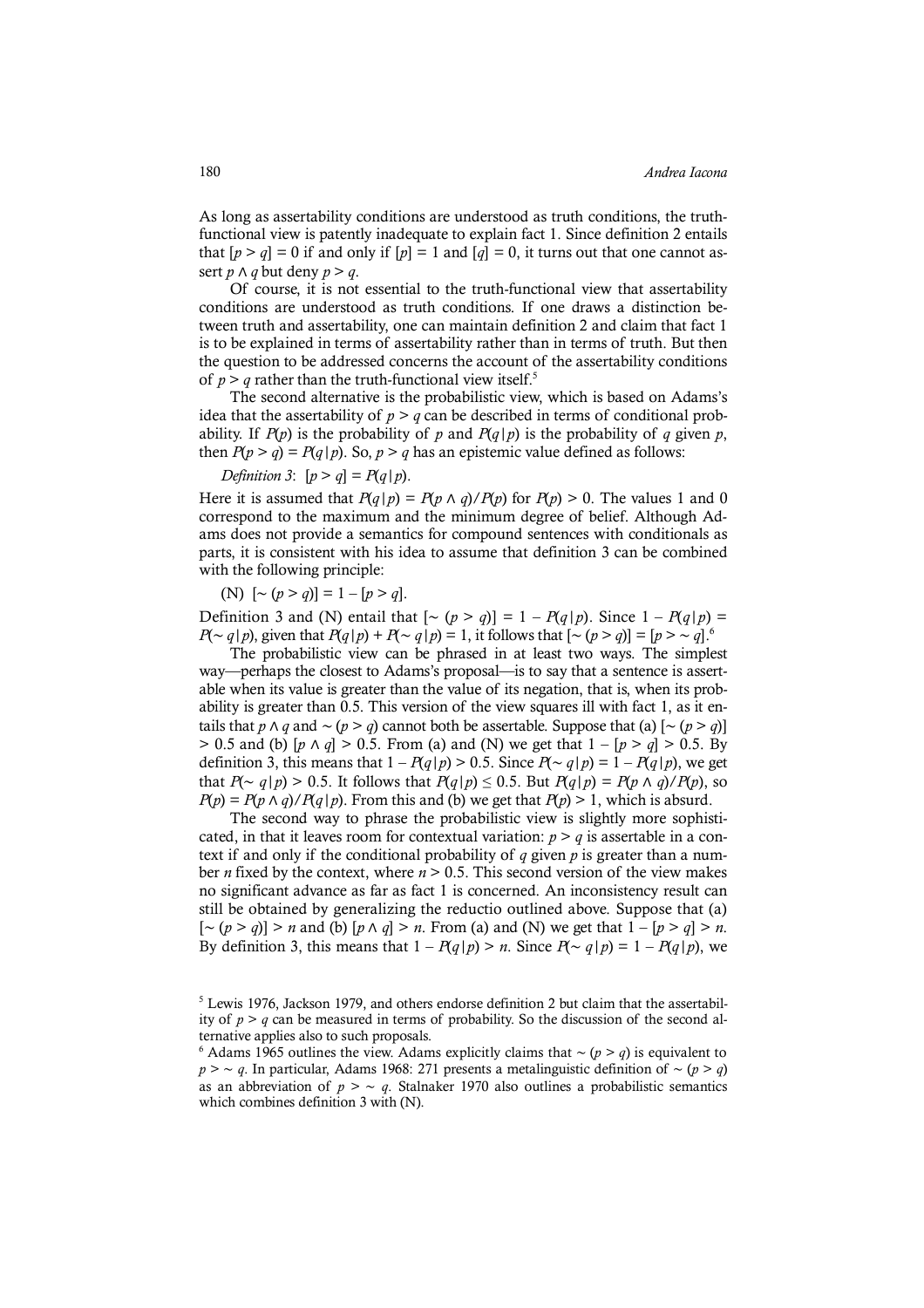get that  $P(\sim q|p) > n$ . It follows that  $P(q|p) \le n$ . But  $P(q|p) = P(p \land q)/P(p)$ , so  $P(p) = P(p \wedge q)/P(q|p)$ . From this and (b) we get that  $P(p) > 1$ , which is absurd.<sup>7</sup>

The third alternative is the belief revision view, which has been elaborated by Gärdenfors and others. On this view, conditionals are defined as acceptable relative to belief states, understood as deductively closed sets of sentences. Let *f*  be a belief revision function, that is, a function that, for a belief state *K* and a sentence p, gives us a revised belief state  $f(K, p)$ . The acceptability conditions of *p* > *q* are given as follows:

*Definition 4*:  $[p > q] = 1$  relative to *K* if and only if  $q \in f(K, p)$ .

Here 1 indicates acceptance, while 0 indicates non-acceptance or rejection:  $[p > q]$ = 0 relative to *K* if and only if it is not the case that  $q \in (K, p)$ . Since (N) holds, we get that  $[∼ (p > q)] = 1$  relative to *K* if and only if  $[p > q] = 0$  relative to *K*. To say that  $[p > q] = 1$  relative to *K* is to say that there is a deductively closed set of sentences *s*(*K*) which includes *K* and  $p > q \in s(K)$ . *s*(*K*) is understood as a support set, that is, as a set whose acceptability is grounded on the adoption of *K*. The distinction between *K* and *s*(*K*) matters only for conditionals, as it is assumed that membership in *K* means full belief while the acceptance of a conditional does not amount to full belief. For any *p* that does not contain >, if  $p \in s(K)$  then *p* ∈ *K*. In this framework, a conditional can be defined as assertable for a speaker when it is acceptable relative to the speaker's belief state.<sup>8</sup>

The belief revision view does not explain fact 1. Given any two sentences *p* and *q* in which > does not occur, suppose that  $[p \land q] = 1$  relative to *K*. Then (a)  $p \in K$  and (b)  $q \in K$ . On any reasonable understanding of *f*, (a) entails that *f*(*K*, *p*) = *K*. From this and (b) we get that  $q \in f(K, p)$ , so by definition 4 [*p* > *q*] = 1 relative to *K*. This is to say that *p* ∧ *q* is inconsistent with ~ (*p* > *q*).

The fourth alternative is the possible worlds view advocated by Stalnaker. On this view, to ask whether  $p > q$  is true is to ask whether  $q$  is true in a possible world that makes *p* is true—a *p*-world—and otherwise differs minimally from the actual world. More precisely, the truth conditions of  $p > q$  relative to a possible world *w* are given in terms of a selection function *f* that assigns a possible world to the pair formed by *p* and *w*:

*Definition 5*:  $[p > q] = 1$  in *w* if and only if  $[q] = 1$  in  $f(p, w)$ .

Here  $f(p, w)$  is understood as the most similar world to *w* in which *p* is true. From definition 5 we get that  $p > q$  is true simpliciter if and only if it is true in the *p*-world that is most similar to the actual world.<sup>9</sup>

The possible worlds view does not explain fact 1. Stalnaker assumes that the *p*-world that is most similar to *w* is *w* itself, so that  $f(p, w) = w$  when  $[p] = 1$ in *w*. On this assumption, known as *strong centering*, definition 5 entails that if [*p*]  $= 1$  in  $w, p > q$ ] = 1 in  $w$  if and only if  $[q] = 1$  in  $w$ . The selection function does substantive work only when the antecedent is false. Therefore, if  $[p \wedge q] = 1$  in *w*, then  $[p > q] = 1$  in *w*. This is to say that *p* ∧ *q* is inconsistent with ~  $(p > q)$ .

The foregoing considerations show that, as far as the explanation of fact 1 is concerned, definition 1 is definitely better than definitions 2-5. This is not to

<sup>7</sup> I owe this argument to Vincenzo Crupi.

<sup>&</sup>lt;sup>8</sup> An account along these lines was initially suggested in Gärdenfors 1978 and then devel-

oped in other works such as Gärdenfors 1988, Levi 1988, and Arlo-Costa 1955.

<sup>9</sup> This is the view defended in Stalnaker 1991. See also Davis 1979.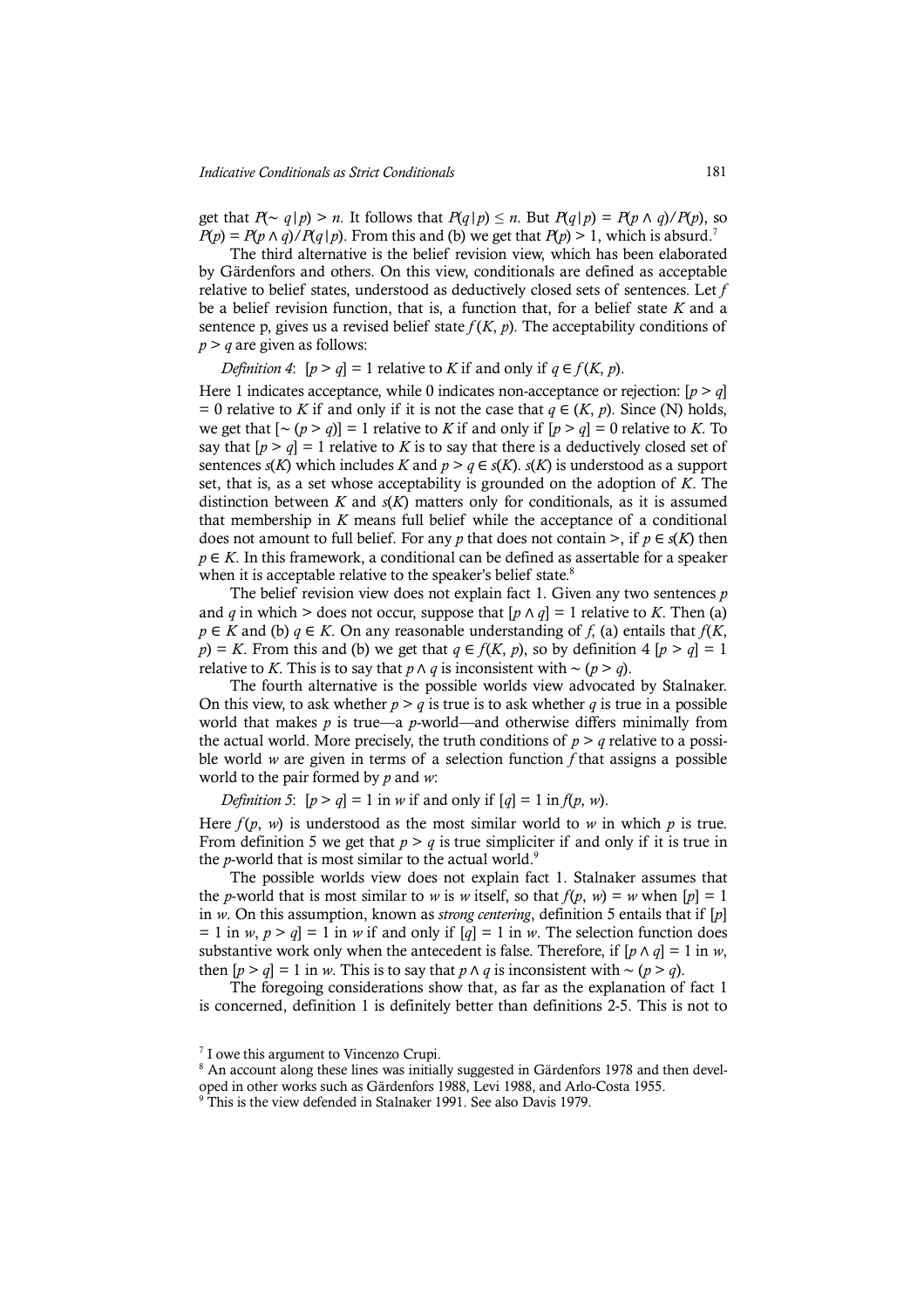say that the strict conditional view is the only view that can explain fact 1. If one adopts a variant of the possible worlds view in which  $f(p, w)$  is a class of *p*worlds rather than a single *p*-world, and the condition imposed on *f* is that, if [*p*]  $= 1$  in *w*, then  $w \in f(p, w)$ —the assumption known as *weak centering*—one does not get that *p* ∧ *q* is inconsistent with ∼ (*p* > *q*). But the point remains that the strict conditional view has a clear advantage over the four theories of conditionals considered. 10

### 3. Second Argument

The second argument hinges on the following observation:

*Fact 2*: It seems that in some cases one can assert ∼ (*p* > *q*) but not *p* > ∼ *q*.

To assert ∼ (*p* > *q*) is to deny that a certain relation holds between *p* and *q*. But this is not quite the same thing as to affirm that that relation holds between *p* and ∼ *q*. So it seems that, although in many cases ∼ (*p* > *q*) and *p* > ∼ *q* are both assertable,  $\sim (p > q)$  does not entail  $p > \sim q$ . Imagine that a detective and his assistant investigate a murder in a mansion. The three suspects are the butler, the driver, and the gardener. The butler belongs to the house staff, while the driver and the gardener belong to the grounds staff. Once some clues are collected, it turns out that the butler has an airtight alibi. Then the assistant utters the following sentence:

(5) If a member of the grounds staff did it, then it was the driver.

In this case it is reasonable for the detective to deny (5). But his denial of (5) does not imply that if a member of the grounds staff did it, then it was the gardener. Just as there is no reason to assert (5), there is no reason to assert such conditional. 11

Fact 2 raises another controversial issue. Some theorists of conditionals hold that ∼ (*p* > *q*) entails *p* > ∼ *q* simply because they believe that ∼ (*p* > *q*) *means*  $p > \sim q$ . For example, Adams is quite explicit on this point:

the ordinary meaning of the denial 'It is not the case that if p then q' is just to assert 'if p then not  $q'$ .

However, fact 2 can hardly be dismissed by appealing to the meaning of >, given that the whole debate on conditionals stems precisely from the fact that it is not obvious what > means. Presumably, if one takes fact 2 at face value, it is because one thinks that the assertability of a conditional requires that a certain relation obtains between its antecedent and its consequent, so that  $p > q$  and  $p > \sim q$  can both be denied. This divergence has direct implications on the relation between *excluded middle* (EM) and *conditional excluded middle* (CEM). If one assumes that ∼ (*p* > *q*) entails *p* > ∼ *q*, one will expect that (*p* > *q*) ∨ ∼ (*p* > *q*) entails (*p* > *q*) ∨

<sup>&</sup>lt;sup>10</sup> This variant of the possible worlds view is in line with the account of counterfactuals sketched in Lewis 1973: 26-31, although that account is not intended to apply to conditionals. Nolan 2003 defends a version of the possible worlds view that seems to go in this direction, as it takes fact 1 into account.<br><sup>11</sup> This example is drawn from Gillies 2004: 589.

<sup>12</sup> Adams 1965: 181.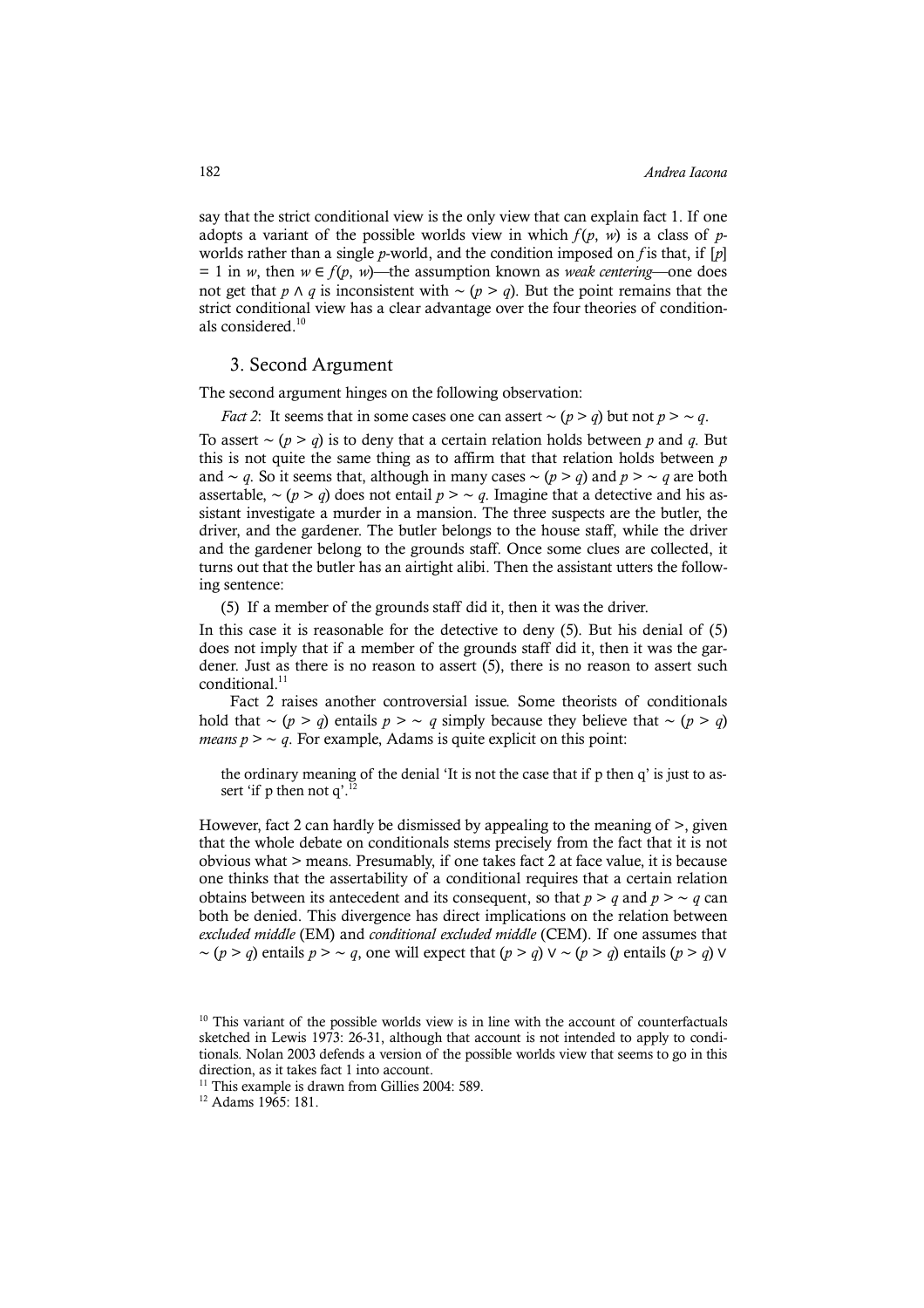(*p* > ∼ *q*). Instead, if one does not make that assumption, one will regard CEM as more dubious than EM.

Fact 1 and fact 2 are related. There is a straightforward argument to the effect that, if *p* ∧ *q* is consistent with ∼ (*p* > *q*), then ∼ (*p* > *q*) does not entail *p* > ∼ *q*. Let us call \* the assumption that ∼ (*p* > *q*) entails *p* > ∼ *q*. If \* holds, then one can derive ∼∼ (*p* > *q*) from *p* ∧ *q* by CE, *modus ponens* (MP) and *reductio ad absurdum* (RAA):

| 1.           | $[1] p \wedge q$    | A         |
|--------------|---------------------|-----------|
| 1            | $\lceil 2 \rceil p$ | CE1       |
| 1            | $\left[3\right]$ q  | CE1       |
| 3            | $[4] \sim (p > q)$  | A         |
| 3            | [5] $p > \sim q$    | *4        |
| 1,3          | $[6] \sim q$        | MP 5,2    |
| $\mathbf{1}$ | $[7] \sim (p > q)$  | RAA 4,3,6 |

So it turns out that *p* ∧ *q* is inconsistent with ∼ (*p* > *q*) because it entails ∼∼ (*p* > *q*). The converse conditional, instead, is harder to justify: it is not obvious that, if ∼ (*p* > *q*) does not entail *p* > ∼ *q*, then *p* ∧ *q* is consistent with ∼ (*p* > *q*). From the premise that *p* ∧ *q* is inconsistent with ∼ (*p* > *q*) one cannot draw the conclusion that ∼ (*p* > *q*) entails *p* > ∼ *q*. Certainly, that conclusion can be obtained by means of *conditional proof* (CP):

| 1 | $[1] \sim (p > q)$ | A         |
|---|--------------------|-----------|
| 2 | $\left[2\right]$ p | A         |
| 3 | $\left[3\right]$ q | A         |
| 3 | $[4]$ $p > q$      | $CP$ 2,3  |
| 1 | $[5] \sim q$       | RAA 3,4,1 |
| 1 | [6] $p > \sim q$   | CP 2,5    |

But not all theories of conditionals validate CP, so here it cannot be taken for granted that CP holds for >. Therefore, facts 1 and 2 deserve separate consideration: while there is a direct route from fact 1 to fact 2, there is no such route from fact 2 to fact 1.

On the assumption that fact 2 is a datum that deserves an explanation, it turns out that the strict conditional view is more credible than other theories of conditionals. The strict conditional view explains fact 2 as follows: in some cases it seems that one can assert ∼ (*p* > *q*) but not *p* > ∼ *q* because in those cases the former is true but the latter is false. It may happen that  $[~(p > q)]=1$  in *w*, in that there is a *w*' such that  $[p] = 1$  in *w*' and  $[q] = 0$  in *w*', but that  $[p > \sim q] = 0$  in *w*, in that there is a *w*<sup>*''*</sup> such that  $[p] = 1$  in *w*<sup>*''*</sup> and  $[q] = 1$  in *w*<sup>*''*</sup>. For example, in the case of the detective one can say that (5) is false, because there are possible worlds in which its antecedent is true and its consequent is false, but that the same goes for the conditional obtained from (5) by adding 'not' in the consequent.

The truth-functional view, instead, does not explain fact 2. According to definition 2, if  $[∼ (p > q)] = 1$ , then  $[p] = 1$  and  $[∼ q] = 1$ , so  $[p > ∼ q] = 1$ . This means that, as long as assertability conditions are understood as truth conditions,  $p > \sim q$  is assertable whenever  $\sim (p > q)$  is assertable. Of course, one may distinguish assertability from truth and claim that fact 2 is to be explained in terms of assertability. But again, the explanatory problem then moves from the truth-functional view to the favoured account of assertability.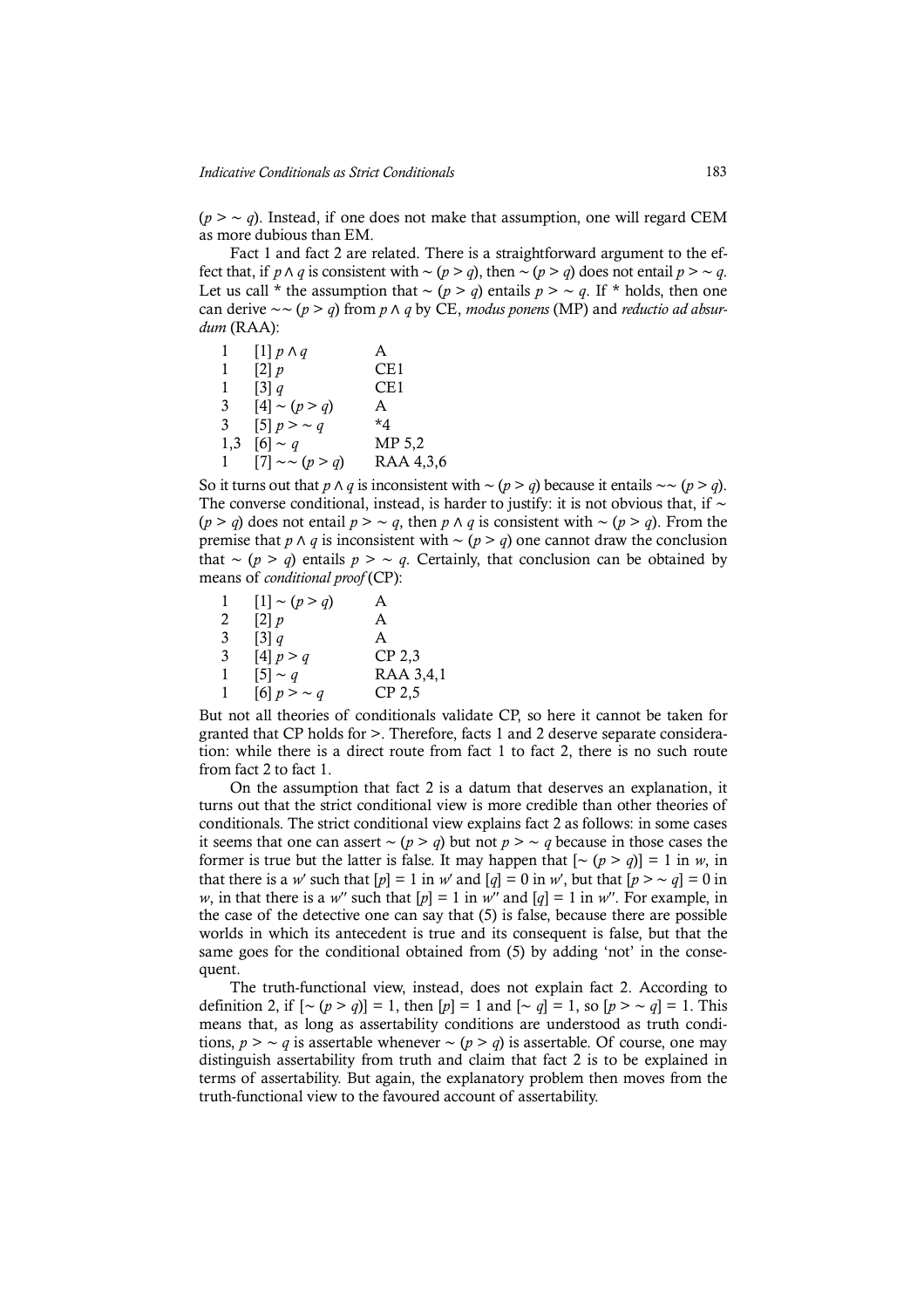The probabilistic view is also unable to explain fact 2. As it turns out from section 2, on this view  $[\sim (p > q)] = [p > \sim q]$ . Therefore,  $\sim (p > q)$  entails  $p > \sim q$ . This holds no matter which of the two versions of the view one choses.

Similar considerations hold for the possible worlds view. Suppose that [∼ (*p*  $> q$ ] = 1 in *w*. Then  $[p > q] = 0$  in *w*, which means that  $[q] = 0$  in  $f(p, w)$ . It follows that  $\lceil ∞ q \rceil = 1$  in *f*(*p*, *w*), so that  $\lceil p \rceil > ∼ q \rceil = 1$  in *w*. This is to say that ∼ (*p* > *q*) entails *p* > ∼ *q*, contrary to fact 2.

The belief revision view does not have this problem. The assumption that [∼ (*p* > *q*)] = 1 relative to a belief state *K* does not entail that [*p* > ∼ <sup>q</sup>] = 1 relative to *K*. Since belief sets are not required to be maximal, it may be the case that neither *q* nor ∼ *q* belong to *f*(*K*, *p*). By definition 4, this means that  $[p > q]$  = 0 and [*p* > ∼ <sup>q</sup>] = 0 relative to *K*. So it may be the case that ∼ (*p* > *q*) is assertable while  $p > \sim q$  is not.

Thus, the strict conditional view is not the only view that can explain fact 2. Nonetheless, as far as fact 2 is concerned, definition 1 is better than definitions 2, 3, and 5. Therefore, insofar as one thinks that fact 2 deserves an explanation, and is unwilling to take for granted that EM and CEM are equivalent, one will find that the strict conditional view has some virtue.

#### 4. Third Argument

The third argument hinges on the following observation:

*Fact 3*: In some cases, ∼ (*p* > *q*) is paraphrased as 'It is possible that *p* but not *q*'. This is simply a fact about ordinary language. The negation of a conditional is often expressed by using modal vocabulary. For example, the detective could easily reply to his assistant "No, it might be the gardener". Another example is the following. A philosophy teacher gives a lecture on theological matters and mentions benevolence among the properties traditionally ascribed to God. One of the students is puzzled by the very concept of divine benevolence, and utters the following sentence:

(6) If God exists, then the prayers of evil men will be answered.

In this case it is natural for the teacher to deny (6), and explain that the hypothesis that God exists does not entail that the prayers of evil men will be answered. In other words, the existence of God is consistent with the possibility that the prayers of evil men will not be answered.<sup>13</sup>

The issue that arises in connection with fact 3 is how can we make sense of the use of modal expressions in cases such as those just described. As is well known, modal expressions can be construed in more than one way. So it would be patently unreasonable to require that the word 'possible' in the modal paraphrase of ∼ (*p* > *q*) is read literally. What will be assumed here is rather that an account of conditionals explains fact 3 as long as it explains the apparent correctness of the modal paraphrase of ∼ (*p* > *q*) in terms of the notions it employs. As we shall see, this leaves room for a meaningful distinction between explaining and not explaining fact 3.

The strict conditional view provides the most obvious explanation of fact 3: ∼ (*p* > *q*) may be paraphrased as 'It is possible that *p* but not *q*' because it means

<sup>&</sup>lt;sup>13</sup> This example is adapted from Stevenson 1970: 28.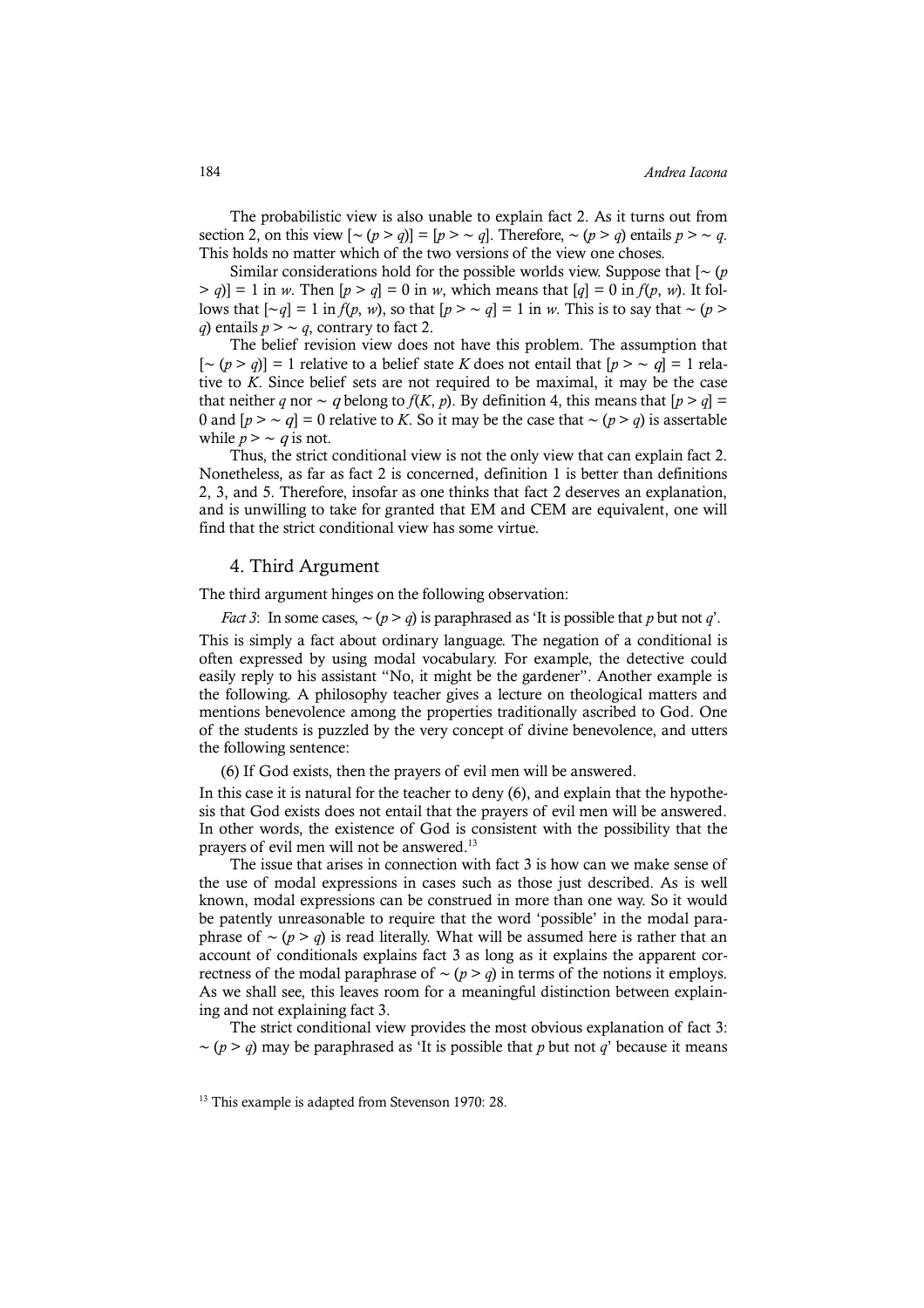precisely that it is possible that *p* but not *q*. So it makes perfect sense for the philosophy teacher to deny (6) by affirming the possibility that its antecedent is true and its consequent is false.

The truth-functional view, instead, does not explain fact 3. Definition 2 entails that it is wrong to paraphrase  $∼ (p > q)$  as 'It is possible that *p* but not *q*', for it makes ∼ (*p* > *q*) equivalent to *p*  $\land$  ∼ *q*. The implausibility of this equivalence is hardly deniable. For example, the philosophy teacher does not want to say that God actually exists.<sup>14</sup>

The first version of the probability view is also unable to explain fact 3. If assertability is defined in the first of the two ways suggested in section 2, then it is wrong to paraphrase ∼ (*p* > *q*) as 'It is possible that *p* but not *q*'. Certainly, if ∼ (*p* > *q*) is assertable, because [*p* > *q*] ≤ 0.5, then it is possible that *p* and not *q*. But even if  $\sim (p > q)$  is not assertable, because  $[p > q] > 0.5$ , it is still possible that *p* and not *q*. Since 'It is possible that *p* and not *q*' is consistent both with ∼ (*p* > *q*) and with  $p > q$ , it cannot be equivalent to the former. The point is that a conditional is often denied in virtue of the mere possibility—no matter how probable—that its consequent does not hold on the supposition that its antecedent holds. Even if it were highly probable that the driver is the murderer, the detective could still deny (5) in virtue of the possibility that the gardener is the murderer. Similarly, when the philosophy teacher corrects the student, she clearly does not intend to say that, on the supposition that God exists, is unlikely that the prayers of evil men will be answered.

The second version of the probability view improves the first in that it explains why  $p > q$  may be rejected even if  $P(q|p) > 0.5$ . The case in which the detective rejects (5) although it is highly probable that the driver is the murderer can be described as one in which the value of (5) is still below the threshold fixed by the context: if  $P(q|p) = 0.8$  but  $n = 0.9$ ,  $p > q$  is not assertable. More drastically, the case in which the philosophy teacher rejects (6) can be described as one in which the threshold fixed by the context is 1, so no lower value will do. On the other hand, this is only half of the story. We have seen that the cases in which *p* > *q* can be denied are plausibly described as cases in which ∼ (*p* > *q*) can be asserted, and this is not what we get. Insofar as (N) holds, the second version implies that the non-assertability of  $p > q$  does not amount to the assertability of ∼ (*p* > *q*). For example, if *n* = 0.9 and *P*(q|p) = 0.8, *p* > *q* is not assertable, but the same goes for  $\sim (p > q)$ , given that it gets 0.2.

The belief revision view is no better. Even assuming that possibilities are understood as belief states, it is hard to see how definition 4 can account for the modal paraphrase of ∼ (*p* > *q*), given that the evaluation of *p* > *q* depends on what happens in a single belief state,  $f(K, p)$ , so the same goes for ~  $(p > q)$ . In other words, 'It is possible that *p* but not *q*' cannot be read as 'There is a belief state in which *p* and not *q*', for the view implies that ∼ (*p* > *q*) is assertable when the unique belief state obtained from the revision of our original state is such that *p* and not *q*.

A similar problem affects the possible worlds view. As long as it is assumed that the evaluation of  $p > q$  in *w* depends on whether *q* is true in a single possible world,  $f(p, w)$ , what is said by uttering ~  $(p > q)$  in *w* is that *q* is false in that

<sup>&</sup>lt;sup>14</sup> Stevenson 1970 uses this example to show that the truth-functional view is unable to handle negated conditionals.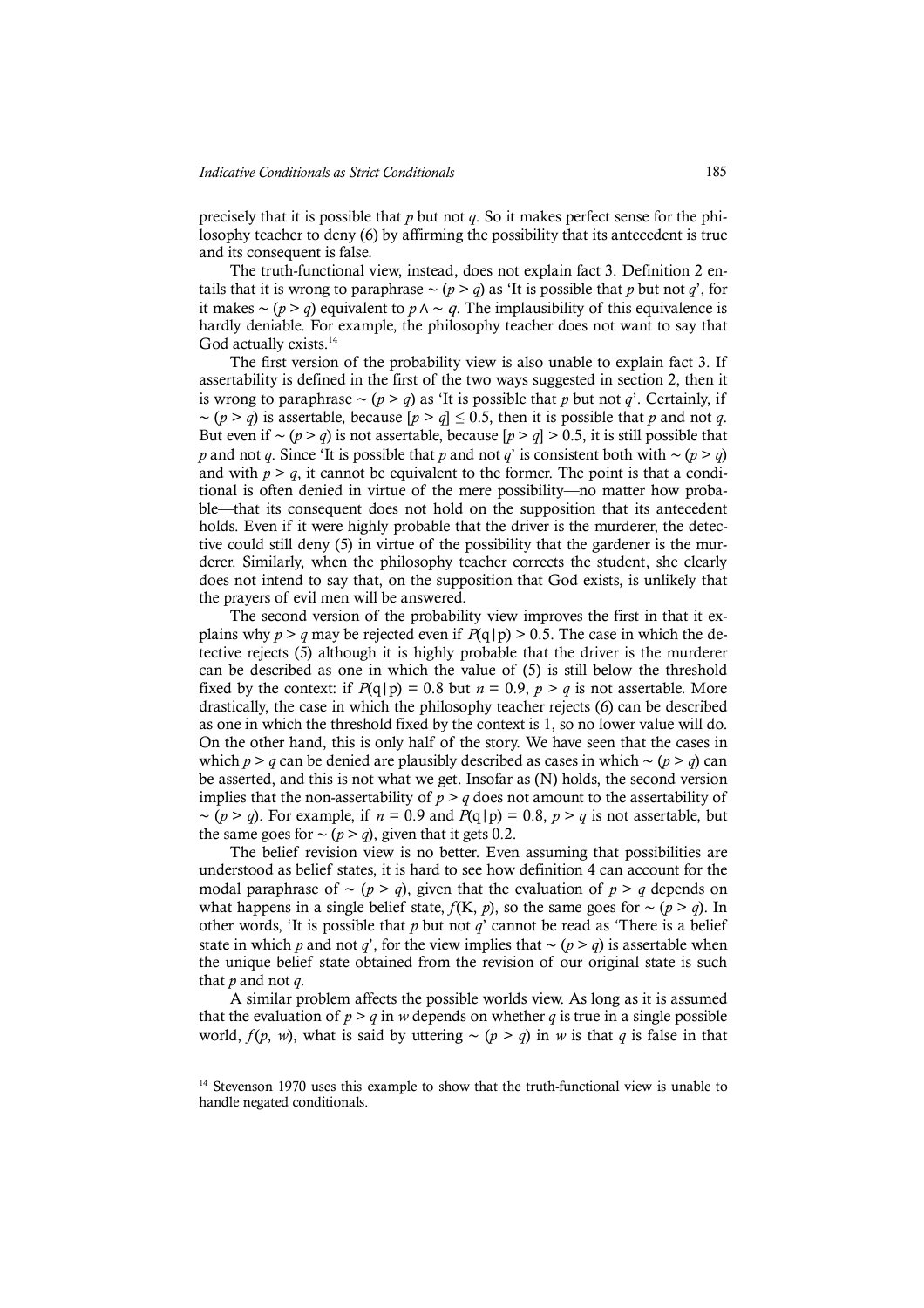world. Therefore, ∼ (*p* > *q*) is not correctly paraphrased as 'It is possible that *p*  but not  $q'$ , for the latter sentence means that there is at least one possible world in which *p* and not *q*.

Again, this is not to say that the strict conditional view is the only view that can explain fact 3. The problem that affects the possible worlds view disappears if one adopts the variant considered in section 2, because in that case  $p > q$  turns out to be false when *q* is false in at least one of the worlds that belong to  $f(p, w)$ . Nonetheless, as far as fact 3 is concerned, definition 1 is better than definitions 2-5. So the strict conditional view has an advantage over the four theories of conditionals considered.

# 5. Invalid Argument Forms

The arguments outlined in sections 2-4 provide some reasons for thinking that a conditional is true just in case it is impossible that its antecedent is true and its consequent is false. Although these arguments are not conclusive, given that facts 1-3 might be questioned, they suggest that there may be something right in the strict conditional view. The rest of the paper discusses two foreseeable objections to the strict conditional view, in order to show that they are not compelling.

The first objection, which goes back to Adams, concerns the examples of apparently invalid inferences that are typically used to show that nonmaterial conditionals are nonmaterial. In his paper *The Logic of Conditionals*, Adams offers nine arguments as initial evidence against the truth-functional view:

#### $A<sub>1</sub>$

(7) John will arrive at 10

 $\frac{1}{(8)}$  If John does not arrive at 10, he will arrive at 11

 $A<sub>2</sub>$ 

(7) John will arrive at 10

 $(9)$  If John misses his plane in New York, he will arrive at  $10$ 

A3

(10) If Brown wins the election, Smith will retire

 $(11)$  If Smith dies before the election and Brown wins it, Smith will retire

 $A<sub>4</sub>$ 

(10) If Brown wins the election, Smith will retire

(12) If Smith dies before the election, Brown will win it

 $(13)$  If Smith dies before the election, he will retire

 $\Delta$ 5

(10) If Brown wins the election, Smith will retire

(14) If Brown wins the election, Smith will not retire

 $(15)$  Brown will not win

A6

(16) Either Dr. A or Dr. B will attend the patient

(17) Dr. B will not attend the patient

 $(18)$  If Dr. A does not attend the patient, Dr. B will

A7

(19) It is not the case that if John passes history, he will graduate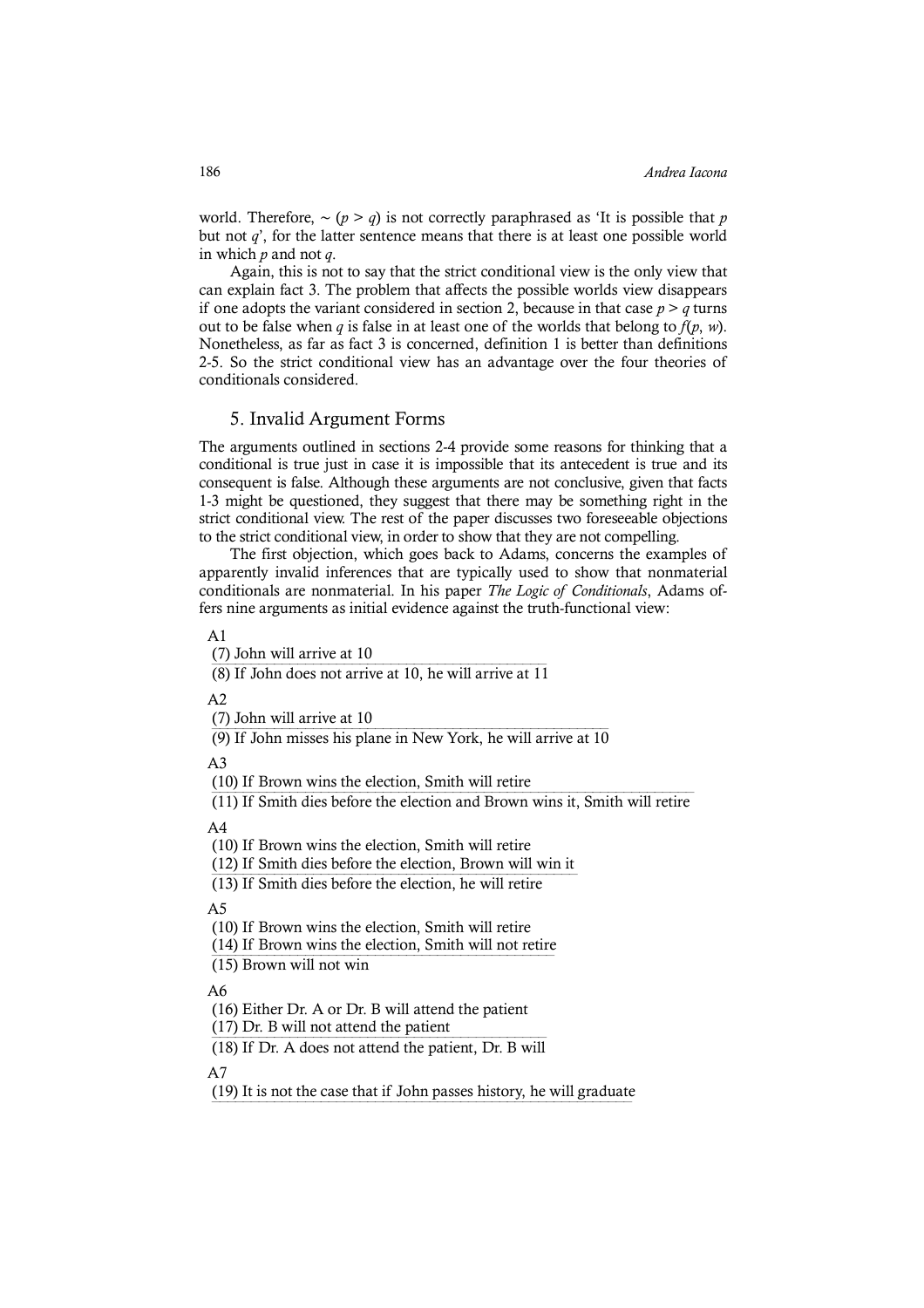(20) John will pass history

A8

(21) If you throw switches S and T, it will start

(22) Either if you throw switch S it will start or if you throw switch T it will start  $(22)$ A9

(23) If John will graduate only if he passes history, then he won't graduate

¾¾¾¾¾¾¾¾¾¾¾¾¾¾¾¾¾¾¾¾¾¾¾¾¾¾¾¾¾¾¾¾¾¾¾¾¾¾¾¾¾¾¾¾¾¾¾¾¾¾¾¾¾¾¾¾¾¾¾¾¾¾ (24) If John passes history, he won't graduate

Adams's point is that A1-A9 are apparently invalid. Since the truthfunctional view entails that A1-A9 instantiate valid argument forms, he takes this to show that the truth-functional view is seriously limited. A further claim he makes, which concerns us here, is that A1-A9 speak against the strict conditional view as well. When he comments on A4, which instantiates the principle of hypothetical syllogism, he says:

A closely related principle is taken as a postulate in C.I. Lewis' theory of strict implication. It is unlikely, therefore, that fallacies of the kind given here can be entirely avoided by going over to formal analysis in terms of strict implication or related systems. 15

Here Adams seems to claim that if A4 were formalized in accordance with the strict conditional view, it would be described as an instance of a valid argument form, that is:

F4

(*p* ⊃ *q*)  $(r \supset p)$ (*r* ⊃ *q*)

So the problem of explaining its apparent invalidity would still be there. Similar considerations might be applied to some of the other examples provided by Adams. In particular, it might be contended that, if A3 and A5 were formalized in accordance with the strict conditional view, they would be described as instances of valid argument forms:

 F3  $(p ⊃ q)$ ((*p* ∧ *r*) ⊃ *q*) F5 (*p* ⊃ *q*)  $(p$  ⊃ ~  $q$ ∼ *p*

More generally, the objection may be phrased as follows: some arguments involving nonmaterial conditionals are apparently invalid, but according to the strict conditional view they instantiate valid argument forms; so there is something wrong with the strict conditional view.

The flaw of this objection lies in the assumption that A3-A5 instantiate valid argument forms according to the strict conditional view. Definition 1 does not

<sup>15</sup> Adams 1965: 168-69.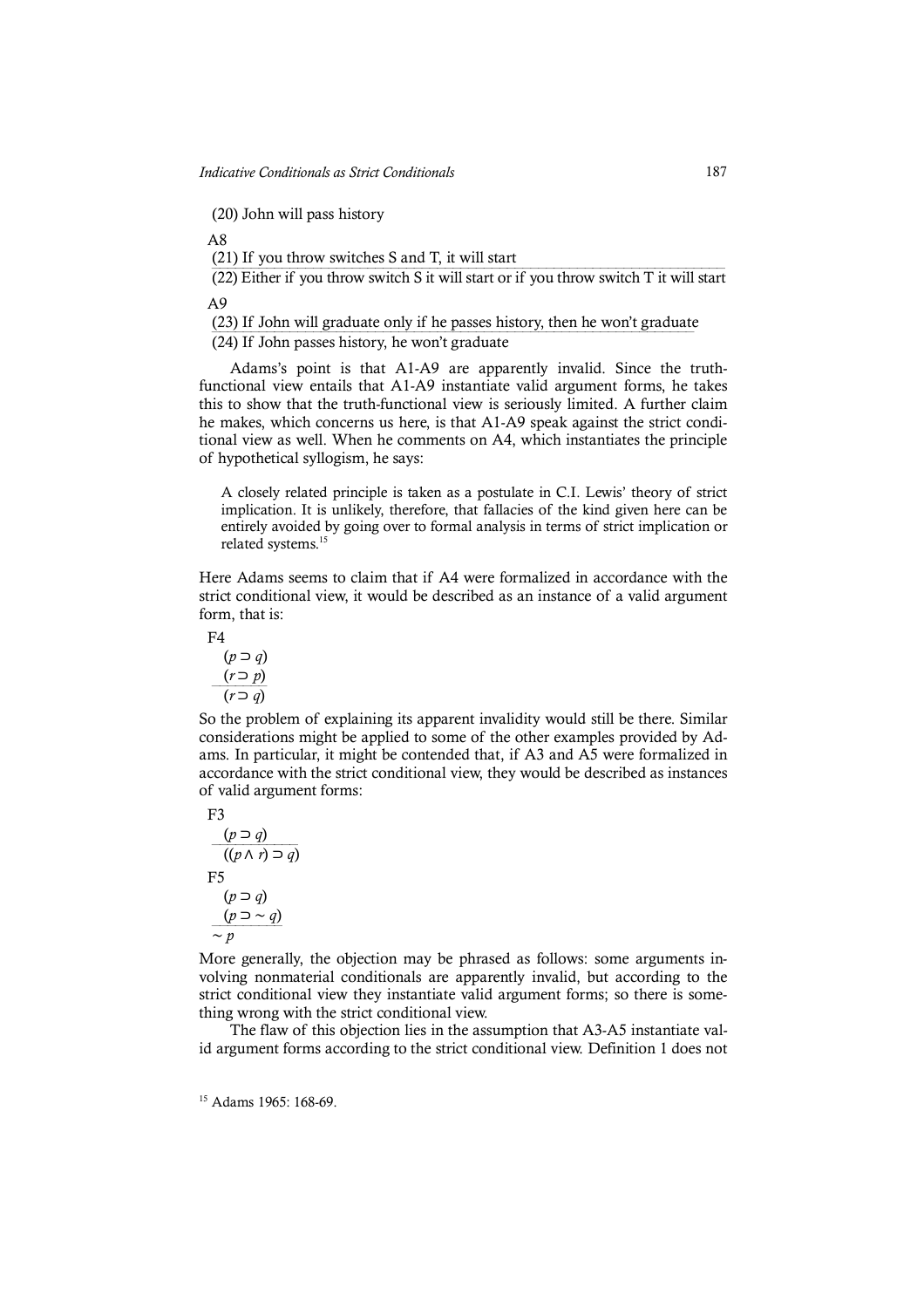fix a unique method of formalization, that is, it does not determine a unique way to assign formulas of a modal language to conditionals. So it is not obvious that A3-A5 are to be formalized in the way suggested by Adams. In particular, as we shall see, it is consistent with the strict conditional view to claim that A3- A5 instantiate invalid argument forms that differ from F3-F5.

Let us start from the very notion of adequate formalization. One way to understand adequate formalization, which is consistent with the strict conditional view, is to assume that a formula adequately formalizes a sentence if and only if it provides a logically perspicuous representation of what is said by uttering the sentence. Since an adequate formalization of a sentence shows its logical form, this is to assume that sentences have logical form in virtue of the content they express. So the implied notion of logical form significantly differs from a syntactically oriented notion such as that adopted, among others, by Lycan, Gillies, and Kratzer. Even though a syntactically oriented notion of logical form is perfectly respectable in that it suits certain theoretical purposes, its suitability for those purposes does not prevent other notions of logical form from being equally respectable for other reasons. All that is needed here is that there is at least one coherent notion of logical form according to which logical form depends on what is said.<sup>16</sup>

On this understanding of adequate formalization, there are essentially two ways to formalize conditionals in accordance with definition 1, depending on how contextual restrictions on possibility are expressed at the level of logical form. One option is to incorporate such restrictions in the antecedent:  $p > q$  as uttered in a context *c* may be represented as  $(p_c \supset q)$ , where pc is a formula that differs from  $p$  in that it expresses a stricter condition fixed by c. That is,  $p_c$  may be read as 'p and things are like in the actual world according to  $c'$ . The other option is to incorporate such restrictions in the necessity operator:  $p > q$  as uttered in *c* may be represented as  $c(p \supset q)$ , where *c* expresses quantification over a restricted set of worlds. That is, *<sup>c</sup>* is to be read as 'in every world that is similar to the actual world relative to *c*'. This second option is often associated with the idea that contexts are sets of worlds that vary as a function of the antecedent, so that any difference in the antecedent determines a difference in the intended context. 17

No matter which of these two options one chooses, one can deny that A3- A5 instantiate F3-F5. Consider the first option. According to this option, the logical form of  $p > q$  as uttered in *c* is  $(r \supset q)$ , where *r* stands for '*p* and things are relevantly like in the actual world' as understood in *c*. This entails that A3- A5 are adequately formalized as follows:

F3′

 $(p ⊃ q)$  $(r \supset q)$ 

<sup>16</sup> Lycan 2001, Gillies 2009, Kratzer 2012. Iacona 2018 distinguishes a notion of logical form based on content from a syntactically oriented notion of logical form, and illustrates some significant implications of the distinction

<sup>17</sup> In the case of counterfactuals, the first option has been developed in different ways in in Åqvist 1973 and in Iacona 2015, while the second has been considered in various works, such as Lowe 1990. The idea that contexts vary as a function of the antecedent has been developed in Von Fintel 2001, Gillies 2007, Warmbrod 1981, and Lowe 1995.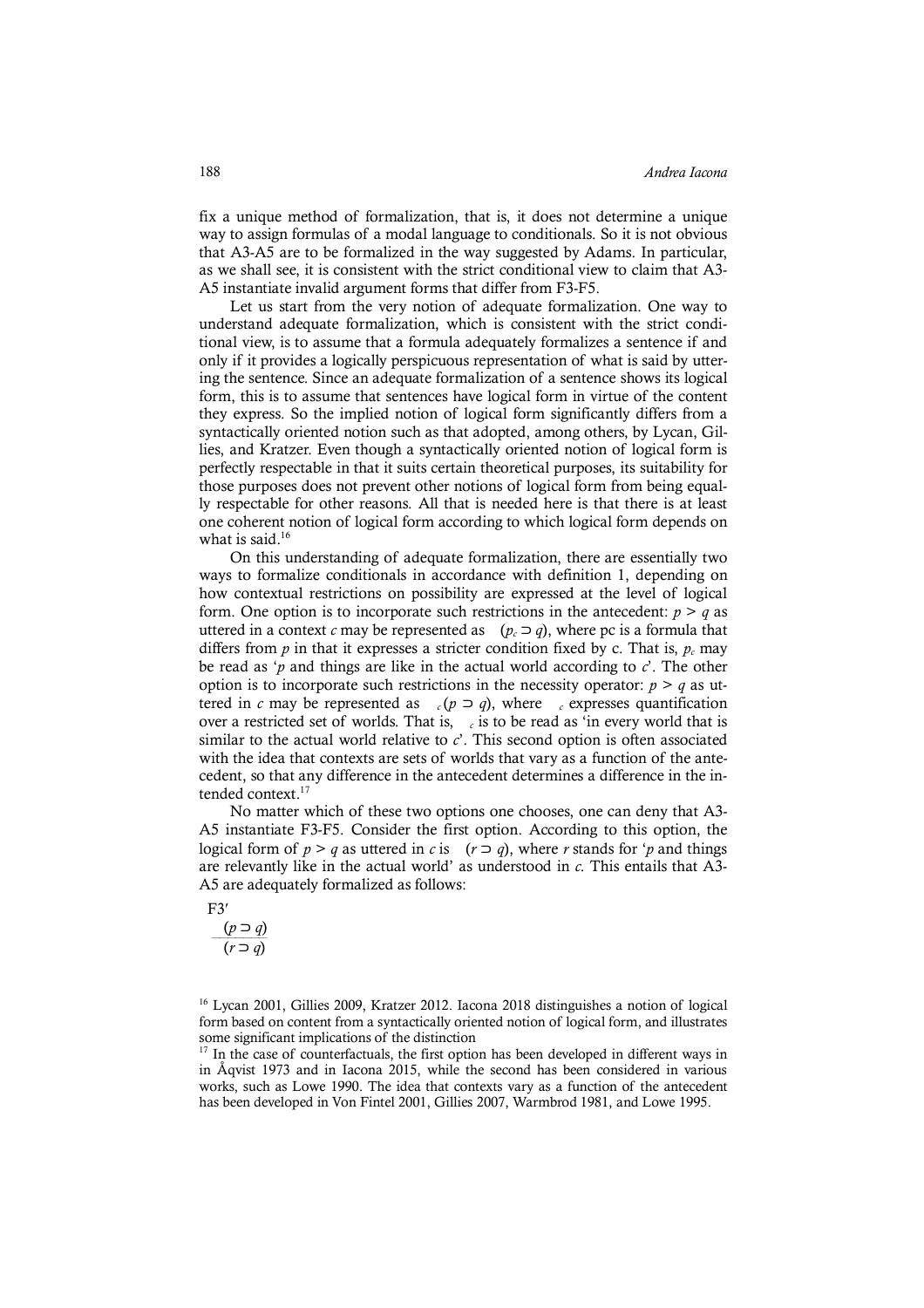$$
F4'\n\text{(p } \Rightarrow q)\n\qquad\n\frac{(r \Rightarrow s)}{(r \Rightarrow q)}\n\qquad\n\text{F5'}\n\qquad\n\frac{(p \Rightarrow q)}{(p \Rightarrow \sim q)}\n\qquad\n\frac{(p \Rightarrow q)}{\sim r}
$$

A3 is adequately formalized as F3′, rather than as F3, because the real antecedent of (10) is 'Brown wins the elections and things are relevantly like in the actual world', so the real antecedent of (11) is not a conjunction that includes the real antecedent of (10) as a conjunct. The real antecedent of (11) is rather 'Smith dies before the election, Brown wins it, and things are relevantly like in the actual world'. Similar considerations hold for A4 and A5. On the assumption that the logical form of (10)-(15) is represented in the way suggested, it turns out that A4 and A5 are adequately formalized as F4′ and F5′ rather than as F4 and F5. Since F3′-F5′ are invalid argument forms, the apparent invalidity of A3-A5 causes no trouble.

Now consider the second option. According to this option, the logical form of  $p > q$  as uttered in *c* is  $c(p \supset q)$ , where  $c \in \mathcal{C}$  is to be read as 'in every world that is similar to the actual world relative to  $c'$ . Assuming that different antecedents require different contexts, A3 and A4 are adequately formalized as follows:

$$
F3''
$$

 $$ *c′*((*p* ∧ *r*) ⊃ *q*) F4′′ *c*(*p* ⊃ *q*)  $\frac{c'}{f(x)}$  ⊃ *p*) *c′*(*r* ⊃ *q*)

The case of A5 is slightly different. In this case the assumption that different antecedents require different context plays no role, because (10) and (14) have the same antecedent. Nonetheless, it is plausible to postulate a context shift to explain how (10) and (14) can both be true in spite of the fact that they have contradictory consequents. So A5 is adequately formalized as follows:

 $F5''$ 

$$
c(p \supset q)
$$
  

$$
c'(p \supset \sim q)
$$
  

$$
\sim p
$$

Since F3′′-F5′′ involve different operators, they are invalid argument forms. Or at least, this follows from the reasonable assumption that, in a modal language with multiple operators, the valid counterparts of F3-F5 require that the operator is fixed. Again, we get that the apparent invalidity of A3-A5 causes no trouble.

# 6. Material Conditionals

The second objection concerns material conditionals. As has been explained in section 1, there are cases in which conditionals are *prima facie* tractable as material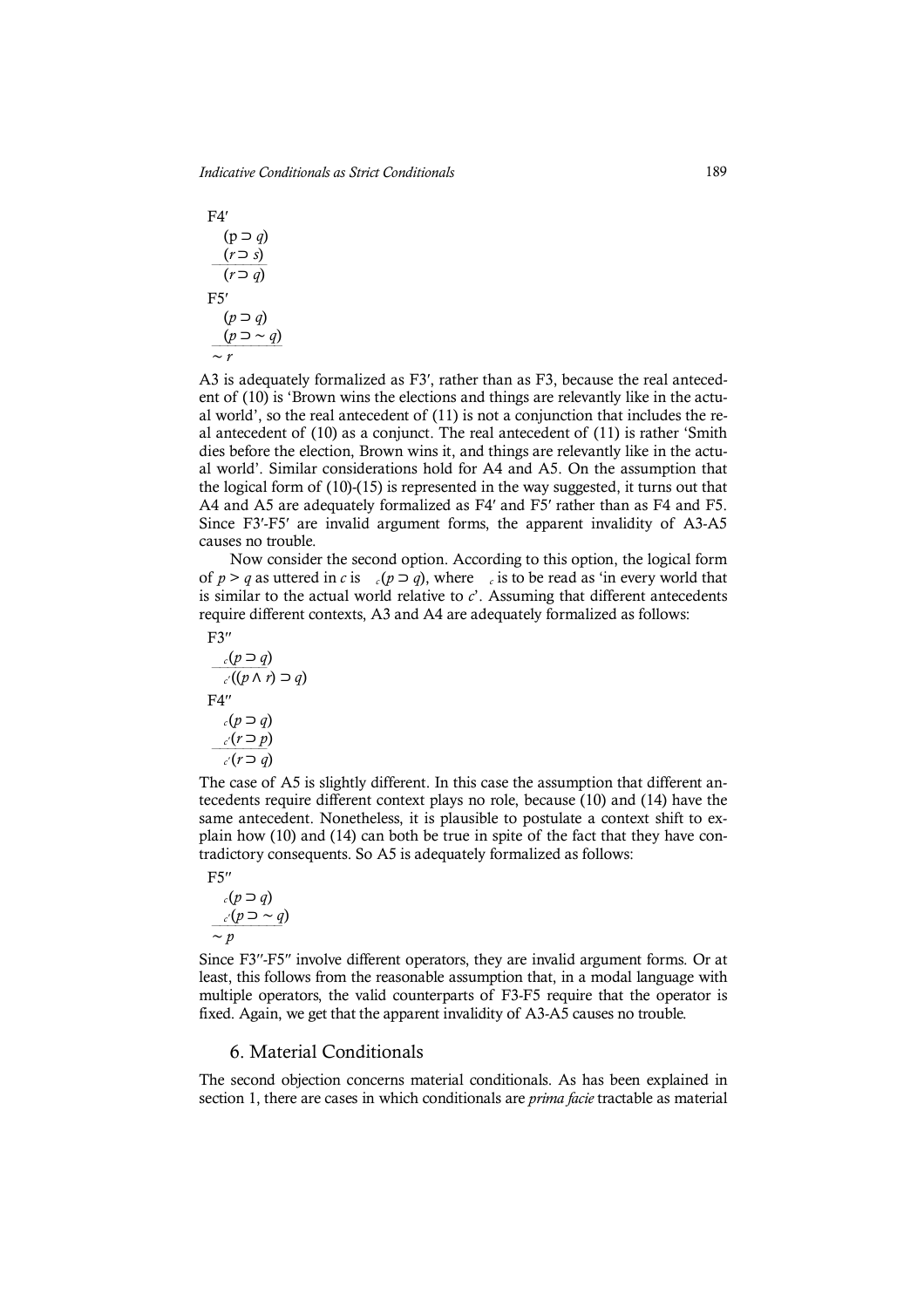conditionals, that is, cases in which it is plausible to read  $p > q$  as  $p \supset q$ . Therefore, it might be contended that the strict conditional view is no better than the truthfunctional view as far as explanatory power is concerned: each of the two views can account at most for a limited range of cases.

Against this objection it might be argued that the strict conditional view can handle material conditionals. Let us consider an example in which it is plausible to read  $p > q$  as  $p \supset q$ . Suppose that you submit a paper to a journal that announced a special issue on your favourite topic. After six months, you write an email to the editor of the journal to ask about the status of your submission, and you receive the following reply:

(25) Your paper was considered, if submitted before the deadline.

In this case it seems that the assessment of (25) depends on the way things actually are. If one knows whether your paper was actually submitted before the deadline and whether it was actually considered, one is in a position to say whether the assertion made by the editor is true or false.

One way to see the difference between this case and the other cases considered so far is to realize that it would be wrong to explain the truth or falsity of (25) in terms of quantification over a set of worlds that includes non-actual worlds relevantly similar to the actual world. Suppose that the editor of the journal is very unreliable and normally ignores most submissions, but that your submission was considered for purely accidental reasons. On any reasonable understanding of the relevance condition, the set of relevantly similar worlds includes worlds in which the paper was submitted but not considered, so (25) would turn out false. Yet it is plausible to say that  $(25)$  is accidentally true.<sup>18</sup>

The strict conditional view leaves room for cases of this kind, because it does not require that the domain of quantification includes worlds other than the actual world. It is consistent with definition 1 to say that there are cases in which the only relevant  $w'$  is  $w$  itself. In other terms, the cases in which it is plausible to read  $p > q$  as  $p \supset q$  are cases in which 'Necessarily, if p and things are relevantly like in the actual world, then *q*' is understood as 'Necessarily, if *p*  and things are exactly like in the actual world, then *q*'. So the case of (25) can be described as one in which the only relevant world is the actual world. More generally, material conditionals can be treated as a limiting case in which the relevant set of possible worlds contains the actual world as its only member.

Note that conditionals about the future often behave as material conditionals. Consider the following:

- (26) If I open this box, I will find chocolates
- (27) If tomorrow is sunny, I will go to the beach.

In normal circumstances we take for granted that whether (26) is true or false depends on what is actually inside the box. The existence of a possible world in which the box is empty does not suffice to falsify (26). Similarly, in normal circumstances we take for granted that whether (27) is true or false depends on what will actually happen tomorrow. The existence of a possible world in which tomorrow is sunny but I stay at home does not suffice to falsify (27).

 $18$  Here it is taken for granted that the truth of the antecedent and the consequent of  $(25)$ does not suffice for the truth of (25) if a quantification on possible worlds is involved. But this is not essential to the point, as similar examples may be provided in which the antecedent is false, as it is shown by Kratzer manuscript, section 2.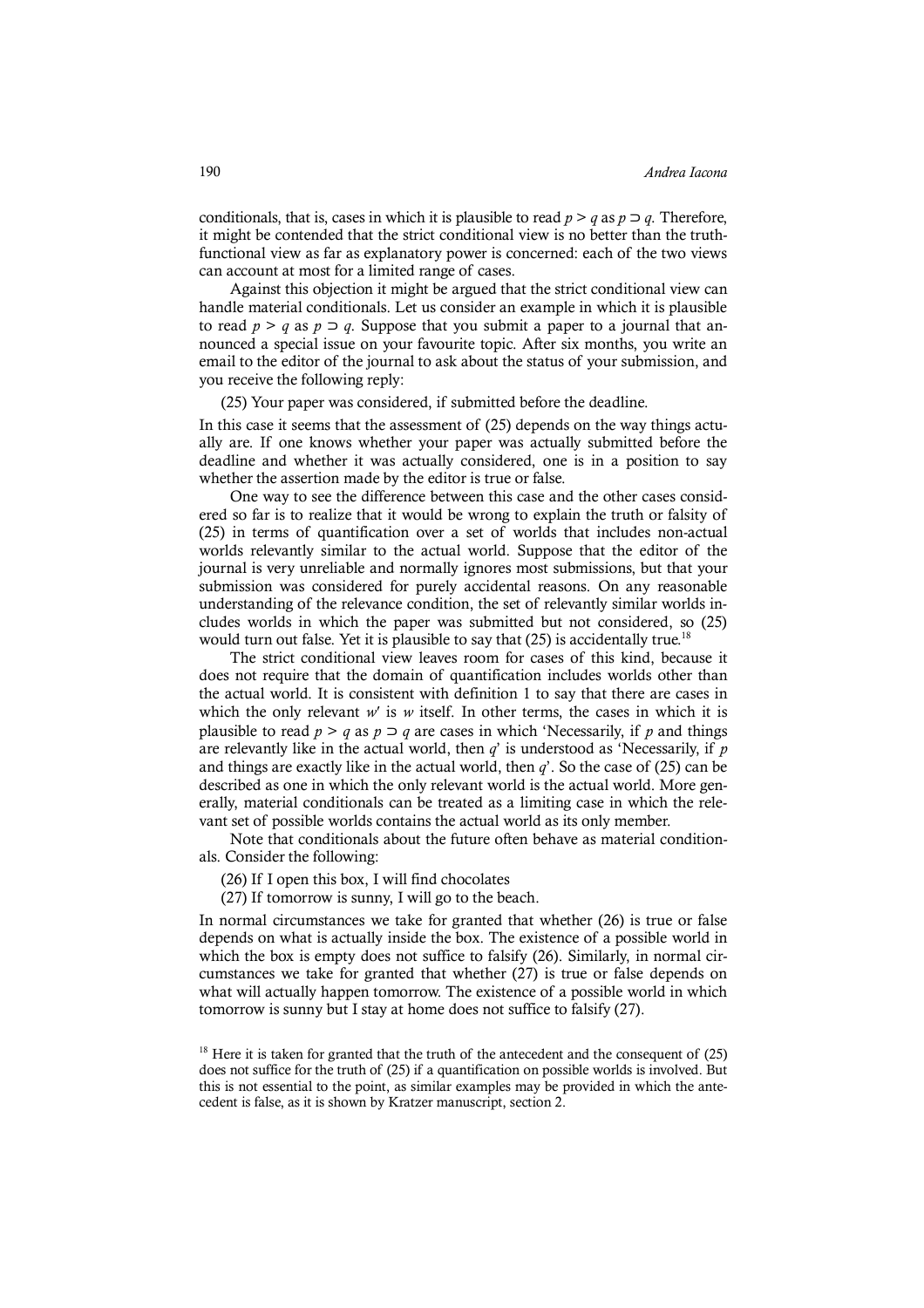This is not to say that the account of material conditionals offered by the strict conditional view is better than the account of material conditionals offered by the truth-functional view. At most, the former is as good as the latter. The point here is about explanatory power. While the truth-functional view works for material conditionals but has little to say about nonmaterial conditionals, the strict conditional view applies both to non-material conditionals—at least in some cases—and to material conditionals. Material conditionals can be treated as special cases of strict conditionals, whereas strict conditionals cannot be treated as special cases of material conditionals. In this respect the strict conditional view is definitely better than the truth-functional view.

#### 7. Conclusion

Let us conclude with some general remarks about the logical significance of the strict conditional view. What has been said so far suggests that, at least in a considerably wide class of cases, conditionals are adequately formalized as strict conditionals. Therefore, as long as we restrict consideration to such cases, the logical properties of conditionals can be elucidated by employing the resources of modal propositional logic.

This is not to say that the strict conditional view works for every case. Even if it is granted that some nonmaterial conditionals are adequately formalized as strict conditionals, and that all material conditionals are handled in the way explained, the question remains of whether these two categories of conditionals are jointly exhaustive. What has been said so far is consistent with the possibility that some nonmaterial conditionals are not amenable to the formal treatment suggested.

Nonetheless, the strict conditional view poses an interesting challenge. Most theorists of conditionals tend to think that conditionals do not conform to classical logic: they claim that conditionals are not evaluable as true or false, that the arguments in which they occur are not appropriately assessed in terms of classical validity, that they violate classical rules of inferences, and so on. Insofar as the strict conditional view works, no such revisionary conclusion can be drawn. Even though propositional logic may not be enough in some cases, all we need to do is to go from propositional modal logic to its most familiar extension, modal propositional logic.<sup>19</sup>

#### References

Adams, E.W. 1965, "The Logic of Conditionals", *Inquiry*, 8, 166-97.

Adams, E.W. 1968, "Probability and the Logic of Conditionals", in Suppes, P. and J. Hintikka (eds.), *Aspects of Inductive Logic*, Amsterdam: North-Holland, 265-316.

Åqvist, L. 1973, "Modal Logic with Subjunctive Conditionals and Dispositional Predicates", *Journal of Philosophical Logic*, 2, 1-76.

 $19$  Previous versions of this paper were given as talks in Matera (2015), Leeds (2016), and Munich (2016). I learned much from the discussions with those who attended, before and after the talks. I would like to express my special gratitude in this connection to Vincenzo Crupi, John Divers, Kevin Mulligan, Gil Sagi, Robbie Williams, and Tim Williamson. I am also extremely grateful to two anonymous referees for their written comments on the text.